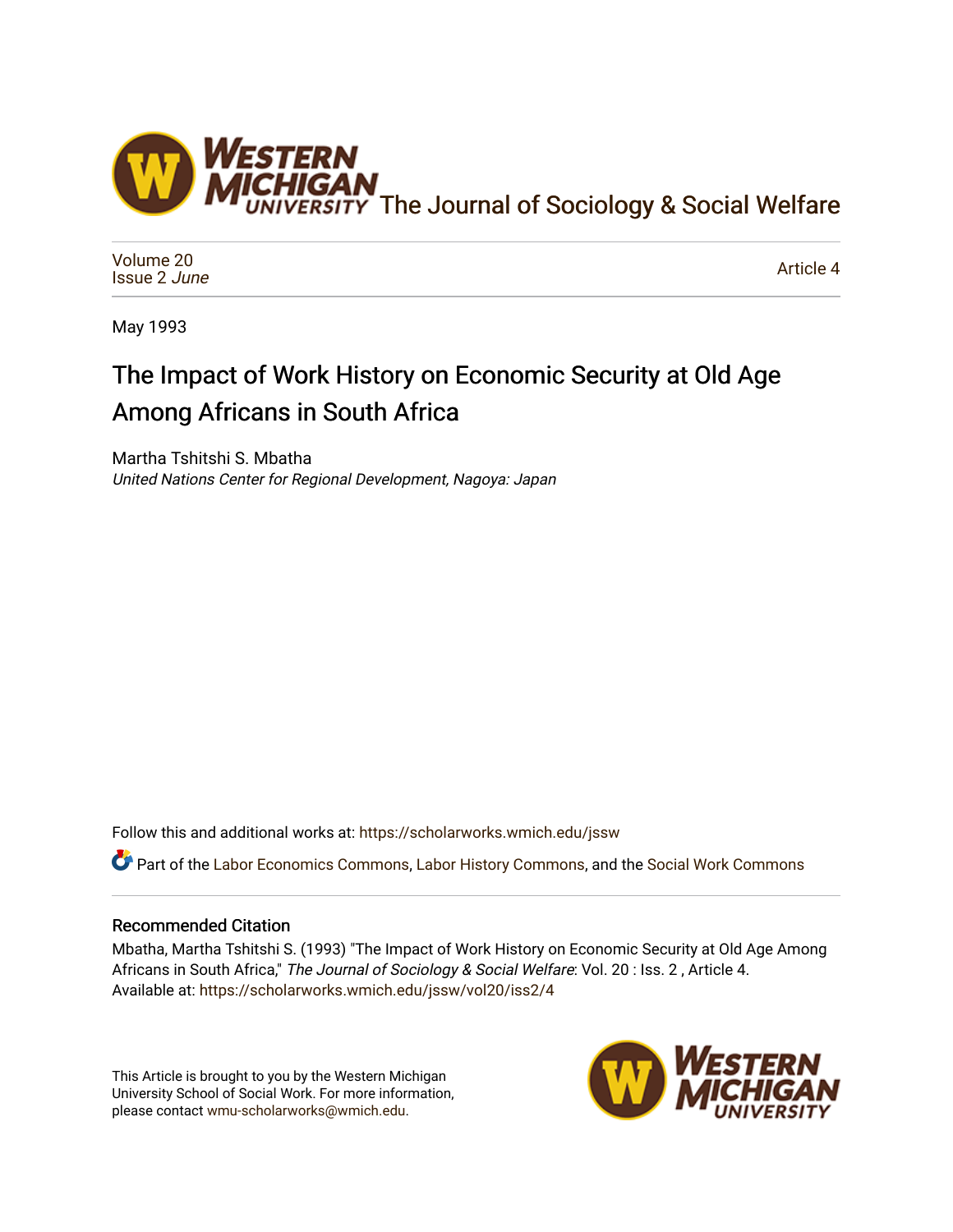## The Impact of Work History on Economic Security at Old Age Among Africans in South Africa

Martha Tshitshi S. Mbatha

United Nations Center for Regional Development, Nagoya:Japan

*Work histories of most Africans in South Africa determine whether or not they will be poor at old age. To illustrate this point, the author uses the literature and data collected from elderly Africans. Findings show racial discrimination in education and in the labor market as resulting in the concentration of the majority of Africans in low paying jobs. Low wages and the absence of a national pension scheme prevent most Africans from saving for their retirement. African workers constitute the largest percentage of the working poor in South Africa. Their circumstances are unlikely to change even after retirement. At old age, they look to the government's non-contributory old age pension for support. The paper recommends issues for incorporation into a post-apartheid social welfare policy.*

Studies conducted on pensions among Africans (1) in South Africa indicate that the percentage of elderly Africans who will depend on the state old age pensions after retirement will continue to increase (Fereira, 1986; Moller, 1986; Moeno, 1987). The state old age pension is different from the National Pension Scheme which has been proposed over the years in South Africa. The former is a non-contributory means-tested pension, while the latter would be based on member and employer contributions.

In order to be eligible for the government's old age pension, an applicant has to satisfy the following requirements:

- a) be a South African citizen or must have resided in South Africa for at least five years;
- b) be at least 60 and 65 years of age in the case of women and men respectively; and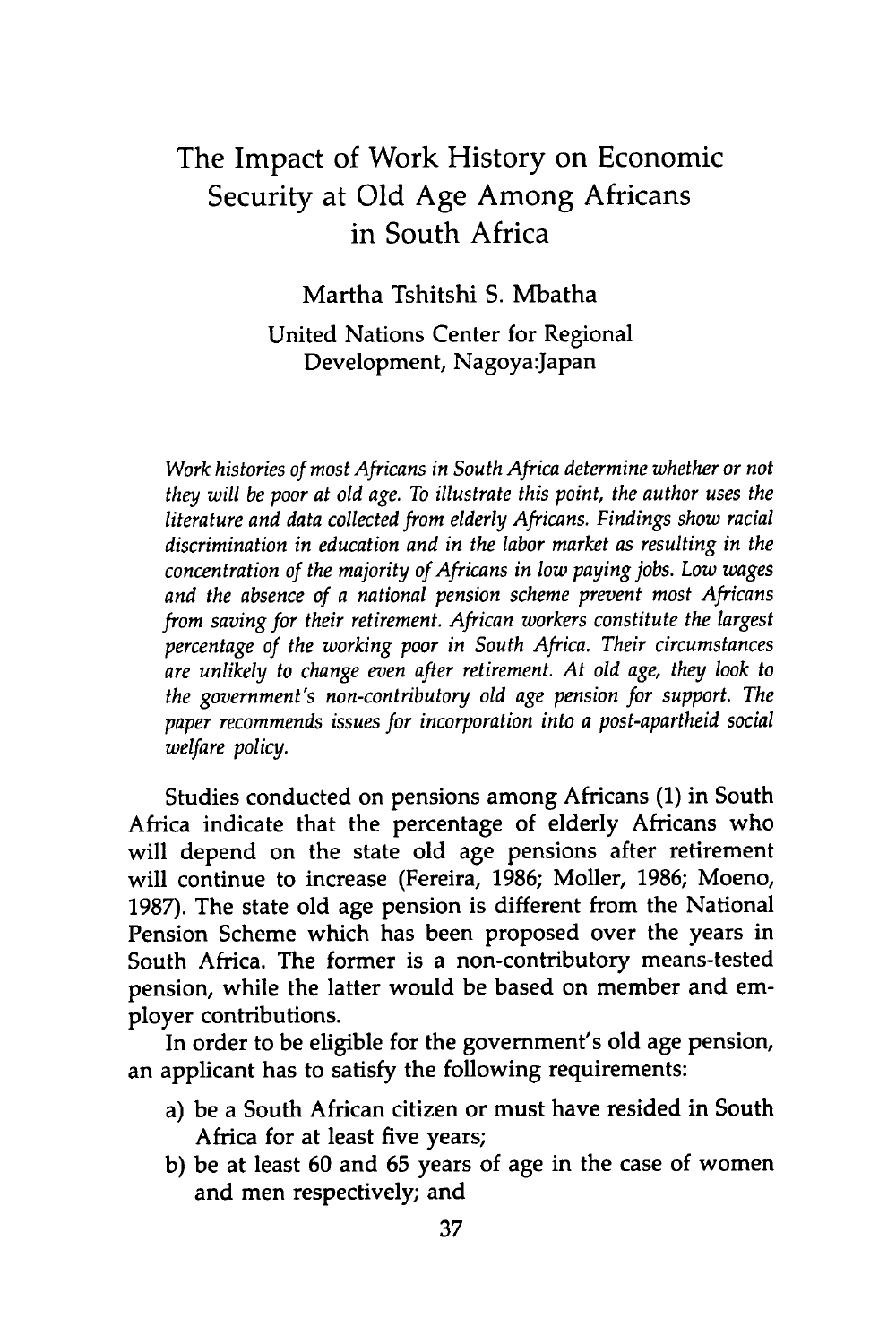c) satisfy the requirements of the means test if one's age is below **70** years in the case of men and **65** in the case of women (Mbatha, **1990).**

In terms of the **Old** Age Pensions Act no. 43 of **1977,** the following items are considered as means:

- a) any house rents received **by** the applicant;
- **b)** allowances from welfare bodies (excluding payments for services rendered);
- c) pensions or allowances from a former employer;
- **d)** free will gifts, with the exception of gifts from spouse of a former employer;
- e) earnings or any income. (Mbatha, **1990)**

In **1980** the maximum free monthly income allowed for applicants was R42.00 for Whites, R21 for Coloreds and Indians, and R10.50\* for Africans (Race Relations Survey, **1981).** The means test also takes into account the income contributed **by** children to the support of their elderly parents. This provides the young generation with no incentives for caring for their elderly relatives.

Flat rates based on racial classification are paid to all those who qualify. The levels of payment for the four racial groups were as follows in **1990:**

Table **1**

*Monthly Amounts (in rands) of Old Age Pension Paid to Seniors in 1990*

| Race           | Amounts             |  |  |
|----------------|---------------------|--|--|
| Africans       | R <sub>149.90</sub> |  |  |
| Colored/Indian | R <sub>199.70</sub> |  |  |
| White          | R <sub>250.70</sub> |  |  |
|                |                     |  |  |

(Race Relations Survey, **1989).**

In **1985,** only one out of four elderly persons in South Africa was financially independent (did not need financial assistance

**\*RI.00** = **\$.39 U.S.**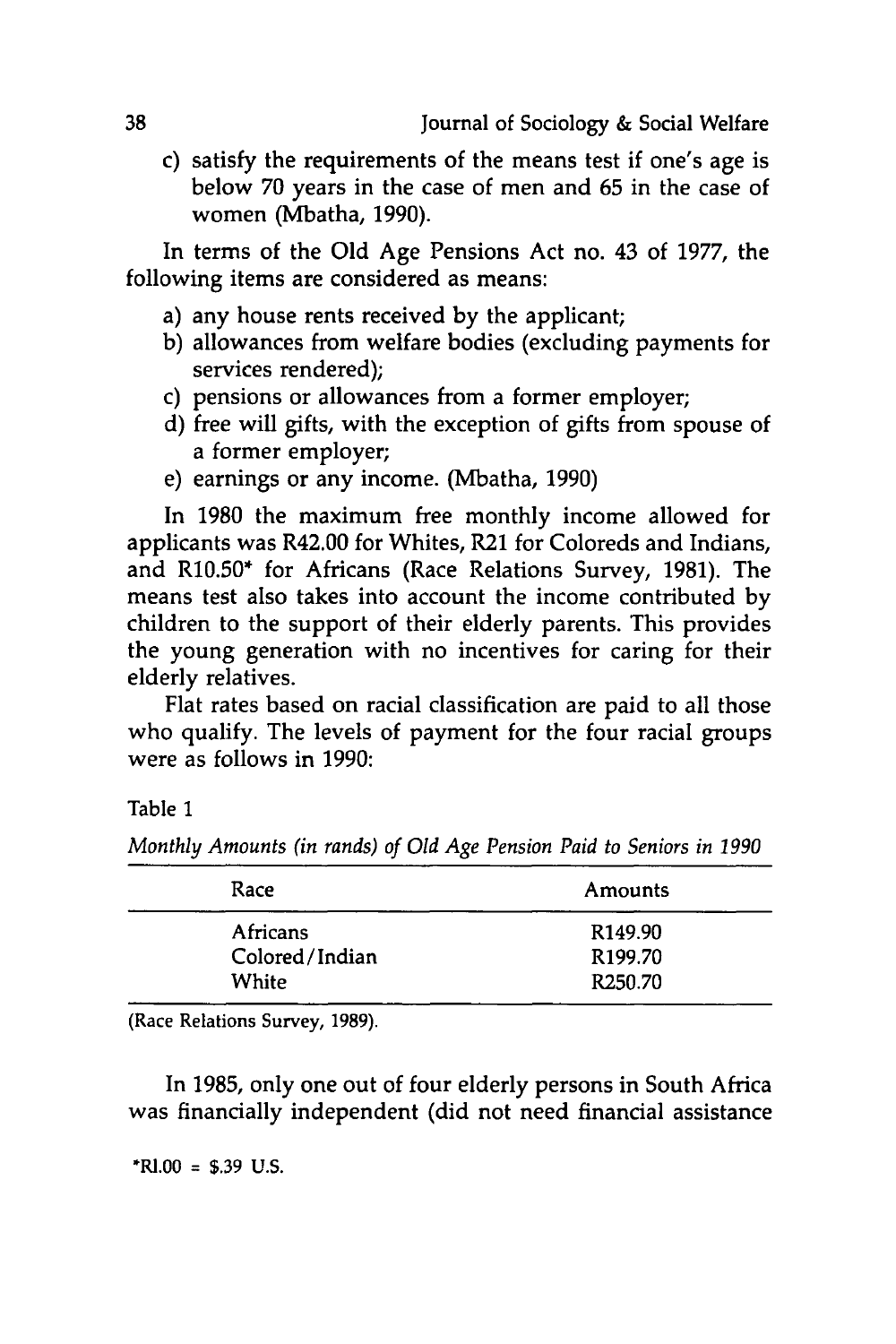from family members or government) (McKendrick, **1988).** The same author notes that a total of 80.9 percent of elderly Africans lived in poverty with earnings less than R500 per year. Also the percentage of the elderly in total population is increasing. While senior citizens (women and males above age 60 and 65 respectively) constituted only 4.4 percent of the total population in 1984, it is projected that by 2020, such a percentage will have increased to 5.77, and 65.9 percent of them will be Africans (McKendrick, 1988).

These findings generate some concerns on the part of the government that has already voiced its discontent about its increasing expenditure on the old age pensions program. For example from 1973 to 1985 the state old age pensions expenditure increased by 56 percent (Moller, 1986). While all senior citizens are generally vulnerable to poverty in South Africa, the situation of black elderly and more particularly Africans seems to be worsened by the government's measures of racial discrimination as manifested in the labor market, education and social welfare. Poverty among Africans has seemed to be a consequence of forces over which its victims have limited control.

There is some research evidence that points to the relationship between work history and economic security at old age. Studies on work and retirement of black Americans concluded that the disadvantaged work experiences of this group (e.g. restriction to jobs characterized by instability, low earnings and a few benefits) were directly related to low levels of retirement pension and social security benefits (Gibson, 1988).

This paper discusses how the work history of Africans in South Africa impacts on their economic security at old age. It argues that poverty will continue to plague elderly Africans at old age as long as the government refrains from making educational opportunities accessible to all, making it feasible for all citizens to save for retirement through payment of decent wages, creating a national pension scheme, providing supplementary assistance to families in need and providing victims of poverty with adequate of old age pensions.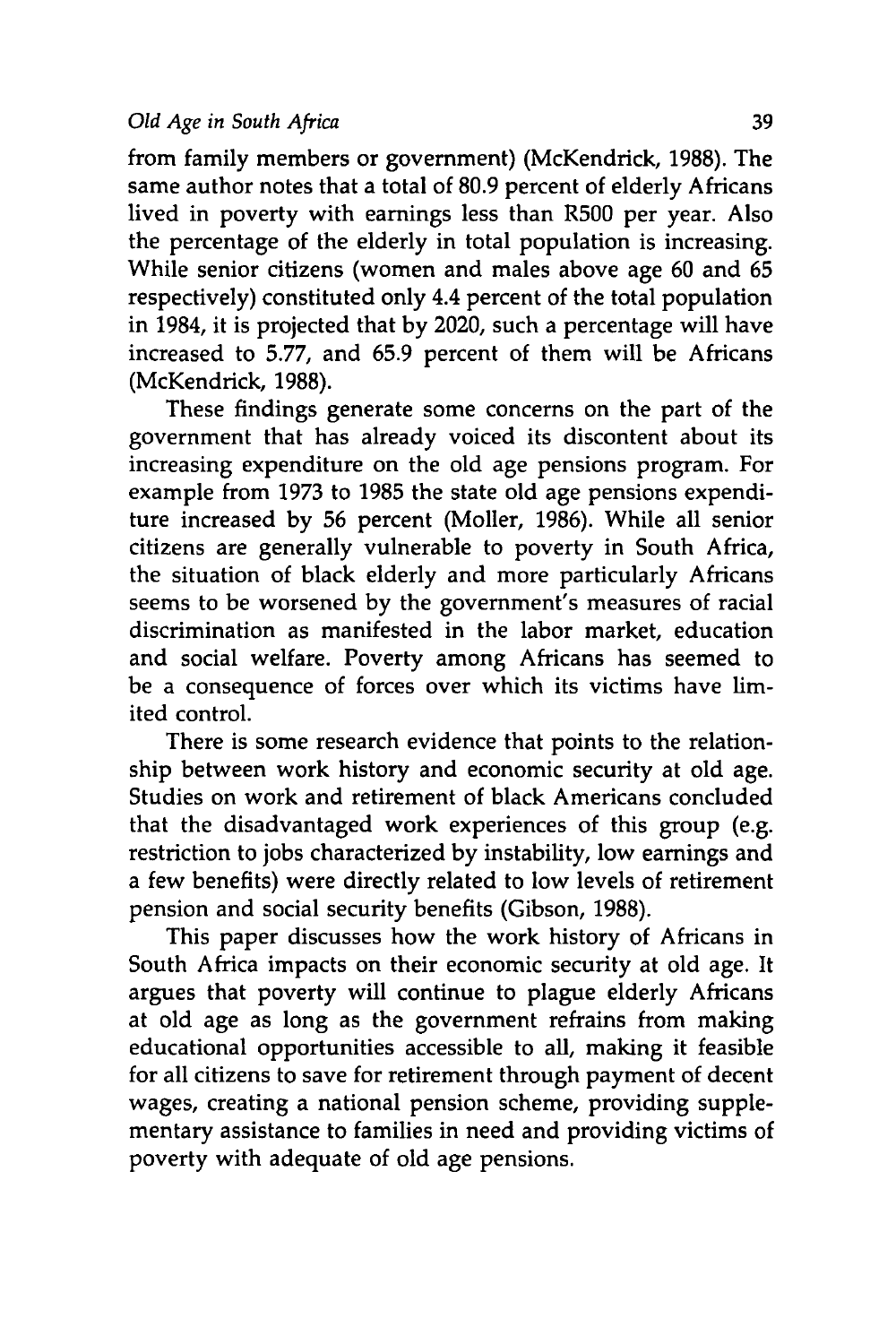Data referred to was collected in 1989, from a sample of 125 African elderly residing in a peri-urban area called Mondlo in the Natal province, South Africa. The sample was drawn non-randomly through the use of a snowball technique. The minimum ages of the respondents were 60 and 65 for women and men respectively. These are the official minimum retirement ages set by the government. The data was collected during the interviews which were recorded on tape. The majority of the respondents (80.8 percent) were female. This is partly due to the fact that females generally outnumber males in society at old age.

The data reported on in this article consist of the respondents' level of education, occupations held during their years of employment, and their children's level of education. While this sample cannot claim to be representative of all Africans in South Africa, it nevertheless sheds some light on the issue of work history and economic dependency at old age.

## Education

Education plays an important role in determining a person's position in the job market. In South Africa the lack of equal educational opportunities for the different racial groups prevents other races from entering into certain professional positions. The level of education of members of the sample used in this paper was as follows:

## Table 2

|                         | males |        |     | females |     | total |  |
|-------------------------|-------|--------|-----|---------|-----|-------|--|
| level                   | #     | $\%$ * | #   | $\% *$  | #   | $%$ * |  |
| no education            | 9     | 37.5   | 45  | 44.5    | 54  | 43.2  |  |
| informal education      |       | 29.1   | 9   | 8.9     | 16  | 12.8  |  |
| grade $1-3$             | 3     | 12.5   | 24  | 23.8    | 27  | 21.6  |  |
| grade 4-6               | 2     | 8.3    | 15  | 14.8    | 17  | 13.6  |  |
| grade 7-9 (high school) | 3     | 12.5   | 8   | 7.9     | 11  | 8.8   |  |
| <b>TOTAL</b>            | 24    | 100    | 101 | 100     | 125 | 100   |  |

*Level of Education*

**\*** percentages rounded to **100%**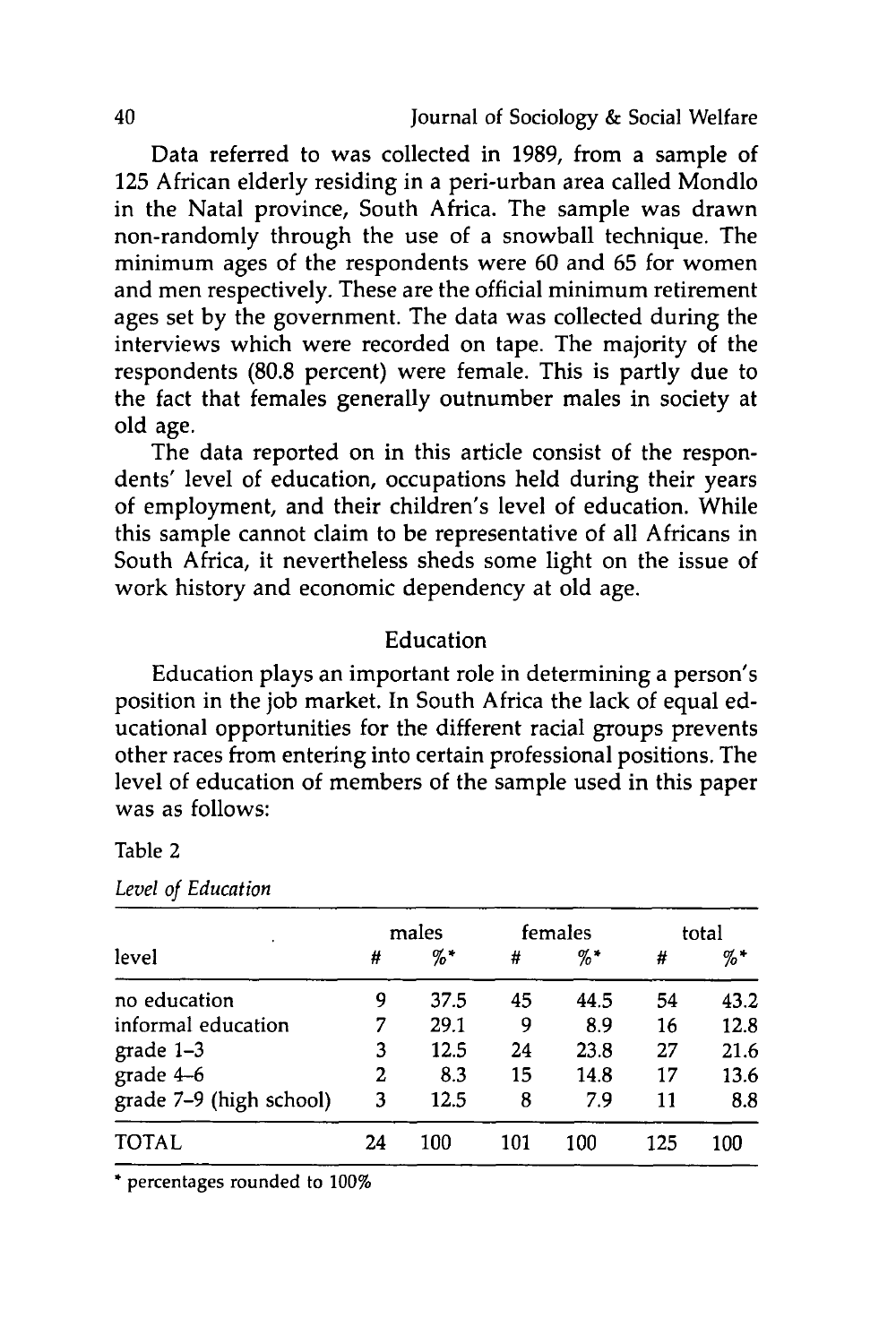As evident from the above figures, the respondents' level of education was generally low. Only 8.8 percent had managed to go as far as high school. The main reasons given for no education and the low level of education was the need to render farm labor to farm owners, followed by lack of money for financing education. The above figures show no remarkable differences between educational levels of males and females, except that more males had informal education (29.1%) than females (8.9%). Males usually get more opportunities of attending informal literacy classes in the cities where they often work as migrant laborers.

The geographical location of the area of the sample (Mondlo) has some influence on the educational level of the respondents. Mondlo is surrounded by white-owned farms and most of its inhabitants were previously labor-tenants. Until 1984, there was no compulsory education for Africans in South Africa. There were many children who were of school age but were not in school. Quite a number had.dropped out of school at an early age. Parents had to pay for school fees and books for their children. Even when compulsory education was introduced in 1984, it covered only 8.8 percent of the total African school population in white-designated areas ranging from the first grade to the fourth grade (Race Relations Survey, 1985). By contrast, school attendance is compulsory for white and colored children until they pass grade ten and for Indian children until they pass grade nine (Race Relations Survey, 1984).

Africans in South Africa have always had the least access to educational opportunities. Findings from research indicate that in 1983, the literacy rate among Africans ranged between 50 and 60 percent while that for whites was 98 percent (Omond, 1986). In 1984 the percentage of candidates, from each racial group, who passed the university entrance examinations were 12.25 for Africans, 14.9 for Coloreds, 40 for Indians and in 1983 it was 40.4 for Whites (Omond, 1986, p.92). These discrepancies are caused by the government's unequal expenditure on education for the four racial groups. For example the per capita expenditures (in British pounds) were as follows between 1930 and 1940.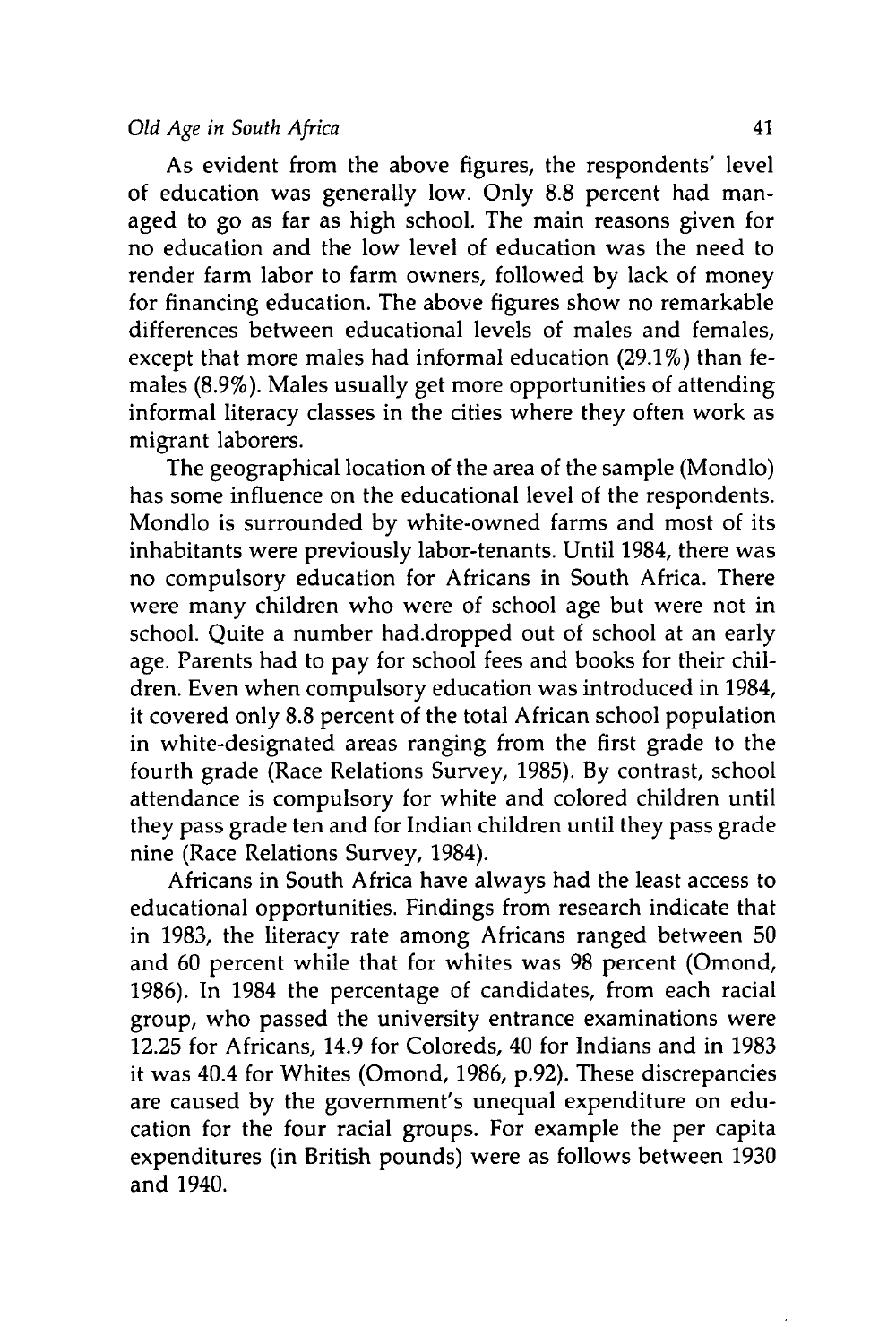Table **3**

|      | whites     | Africans |
|------|------------|----------|
| 1930 | 22. 12. 10 | 2, 2, 8  |
| 1935 | 23. 17. 2  | 1.18.6   |
| 1940 | 25.14.2    | 2, 4, 4  |

*Government's Annual Per Capita Expenditure on Education (in British Pounds)*

(Kallaway, **1986)**

Such discrepancies in.educational funding continued over the years. The following table shows the government's expenditure on education for the four racial groups between 1984 and **1988:**

Table 4

*Government's Annual Per Capita Expenditure on Education between 1984 and 1988*

| race    | 1984/85                | 1987/88                |
|---------|------------------------|------------------------|
| African | R <sub>234.45</sub>    | R <sub>503.78</sub>    |
| Colored | R <sub>569.11</sub>    | R <sub>1</sub> ,286.15 |
| Indian  | R <sub>1</sub> ,088.11 | R <sub>1</sub> ,857.24 |
| White   | R <sub>1</sub> ,654.00 | R2,538.00              |

(Race relations Survey, 1984; and **1988/89).**

Per capita expenditures on Africans residing in homelands are even lower than the figures displayed in the above table. Discrimination in educational funding resulted in a very low quality of education for blacks; The teacherpupil ratios were very high and in some cases parents had to spend monies building schools and even financing teachers' salaries. Although education is now compulsory for all racial groups, it is still unequal and segregated. In some rural areas Africans still struggle to build schools and pay teachers' salaries. Also, a large number of teachers do not have any professional training.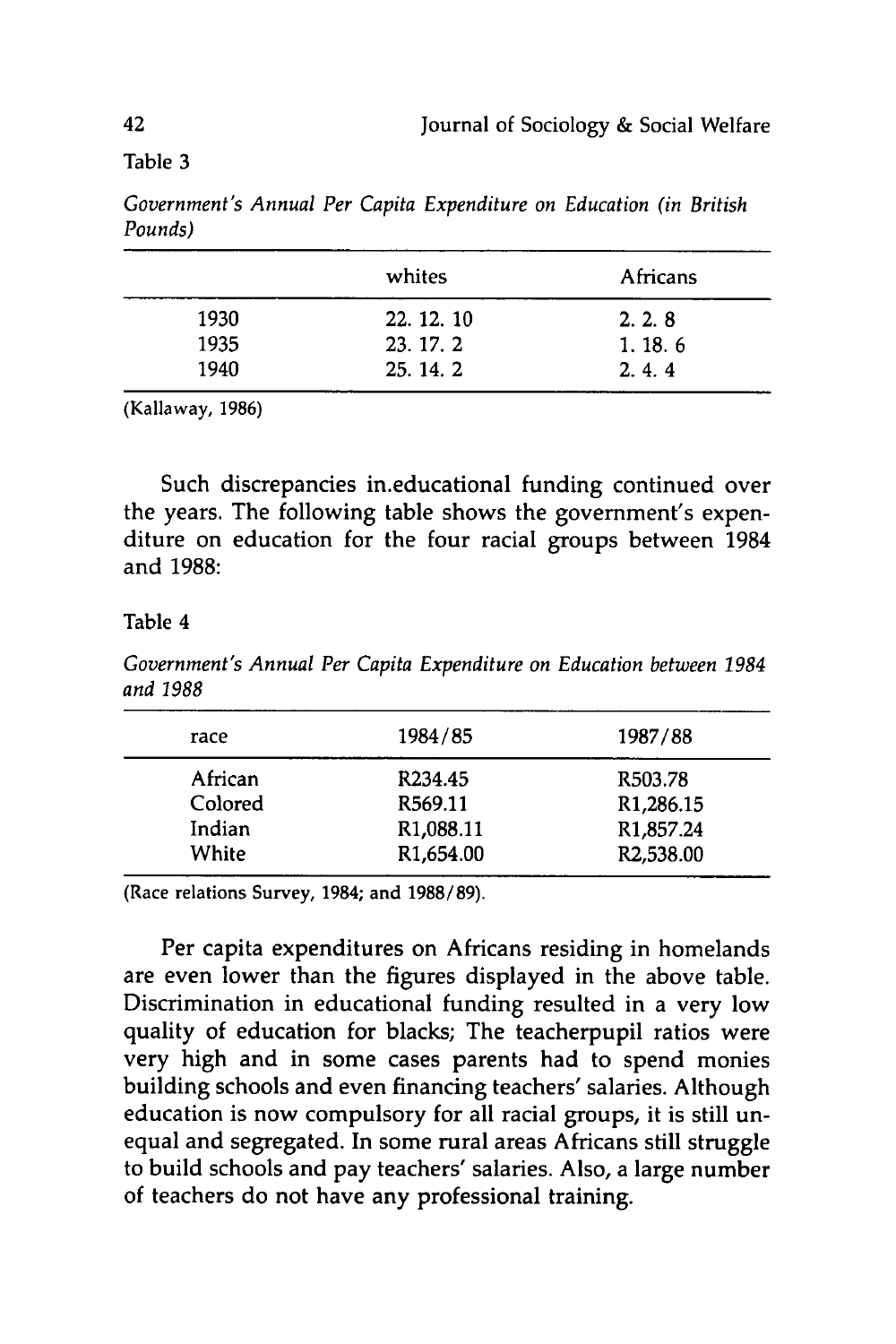The government's unequal expenditure on education for the four racial groups puts blacks at a disadvantage economically. They become victims of unemployment and low paying jobs since they cannot compete with white South Africans in the labor market. Furthermore, the impact of education on people's occupations in South Africa is further limited **by** racial discrimination in the labor market. Some positions in the labor market are ascribed on racial bases rather than achieved. Some jobs had to be classified in such a way that they could be occupied **by** Colored, Asian, and in some cases African workers, but should a recession take place, such jobs must again be filled **by** whites (Truu, **1976, p. 101).**

## **Occupation**

There is a relationship between a person's level of education and occupation. The following table displays the occupational characteristics of the sample:

| Occupation     |    | male |     | female |     | total |
|----------------|----|------|-----|--------|-----|-------|
|                | #  | %*   | #   | $\% *$ | #   | $%$ * |
| professional   |    | 4.2  | 7   | 6.9    | 8   | 6.4   |
| skilled        | 2  | 8.4  |     | 0.9    | 3   | 2.4   |
| domestic       | 0  | 0    | 24  | 3.8    | 24  | 19.2  |
| farm only      |    | 4.2  | 48  | 47.5   | 49  | 39.2  |
| farm & other   | 14 | 58.3 | 5   | 4.9    | 19  | 15.2  |
| other only     | 6  | 25   | 5   | 4.9    | 11  | 8.8   |
| never employed | 0  | 0    | 11  | 10.9   | 11  | 8.8   |
| <b>TOTAL</b>   | 24 | 100  | 101 | 100    | 125 | 100   |

Table **5**

*Occupational Characteristics*

**\*** percentages rounded to 100%

The majority of respondents (58.4 percent) worked as farm laborers on white-owned commercial farms. According to such respondents, they were earning no wages since they were only working in exchange for the right to stay on farm owners' land. They were essentially labor-tenants.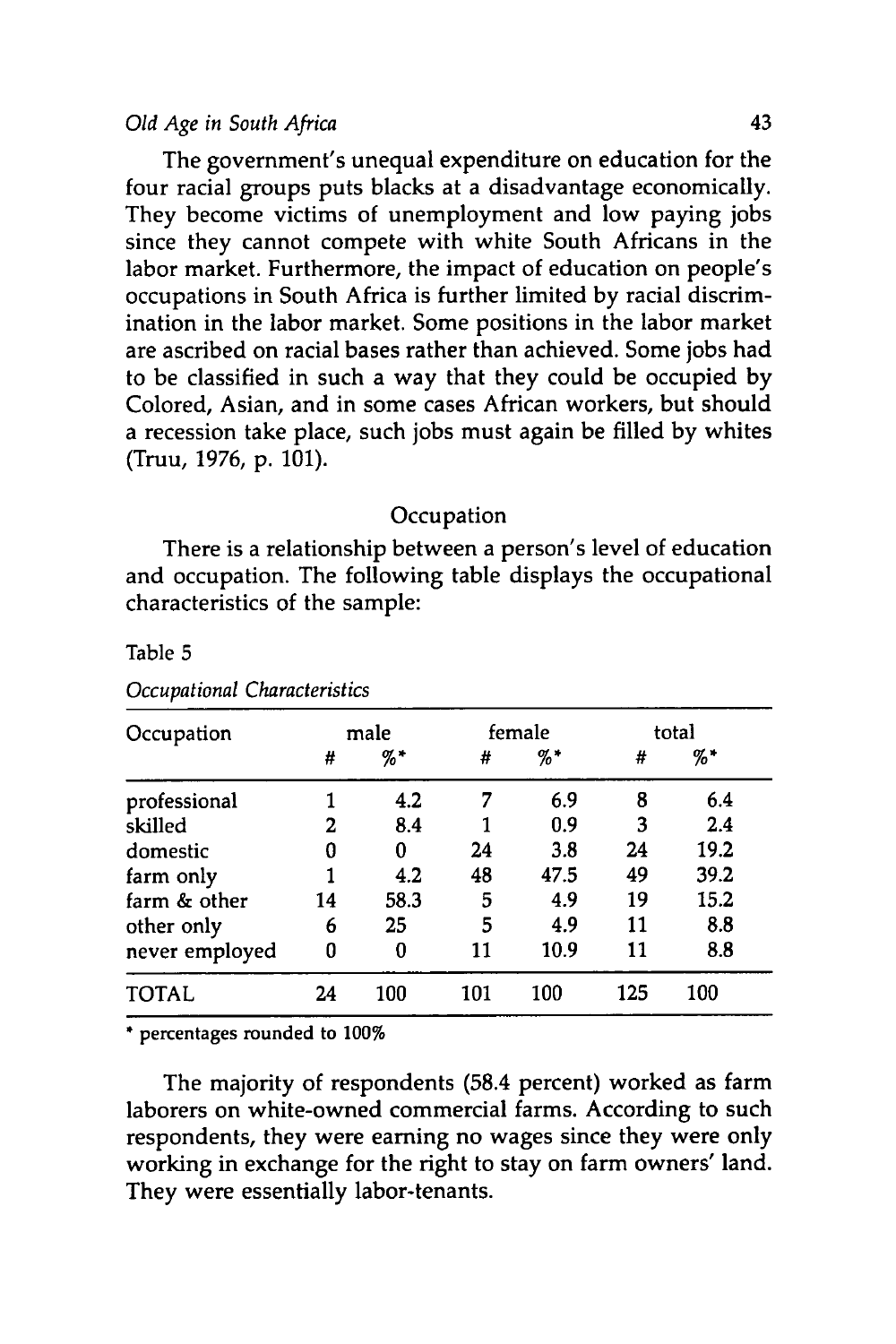The majority of those who were farm residents are descendants of Africans who occupied such areas before they lost their land to Afrikaners after a series of wars. Africans residing on farms have limited rights to land-use. For example, they can only farm for subsistence on limited patches of land allocated to them **by** farm owners. The rest of the land is reserved for farming **by** farm owners. Oftentimes, farming **by** Africans is insufficient for subsistence due to the limited quantity of land allocated to them as a result of the Land Act of **1913** which prohibited sharecropping. The contracts **by** different farmers might have a slight variation. The most common type of arrangement was one where the head of the family, usually the male, had to render free labor for a period ranging between six to twelve months per year. According to the Native Service Contract Act of **1932,** labor tenants were supposed to work for six months per year at the farm owners' will. When the worker's period of service came to an end, she/he had to be relieved **by** another family member. **All** family members ranging from age **<sup>8</sup>**upwards, would take turns when rendering such labor. There were no pension benefits. They could not leave the farm to settle elsewhere without the farm owners' written permission (Iliffe, **1987).**

A farmer had discretionary power to call any family member he/she chose to come and work. Failure to comply could result in the tenant's or the whole family's loss of a right to live on the farmer's land. During the busy seasons, all family members could be called upon to come and work. This included even those who might be working in paid employment elsewhere and even those family members who might be going to school. **All** these factors limited the workers' chances for engagement in paid employment and making savings for the future. As Iliffe **(1987)** Puts it; **"....** Africans on white farms were reduced to an exceptionally miserable proletariat" **(p. 127).** The duties performed **by** farm employees were mostly farming for males and housekeeping and farming for females. Young girls were usually required to do child care.

It is notable that the majority of males who worked as farm laborers also engaged in other types of employment. Males would engage in these types of employment during the brief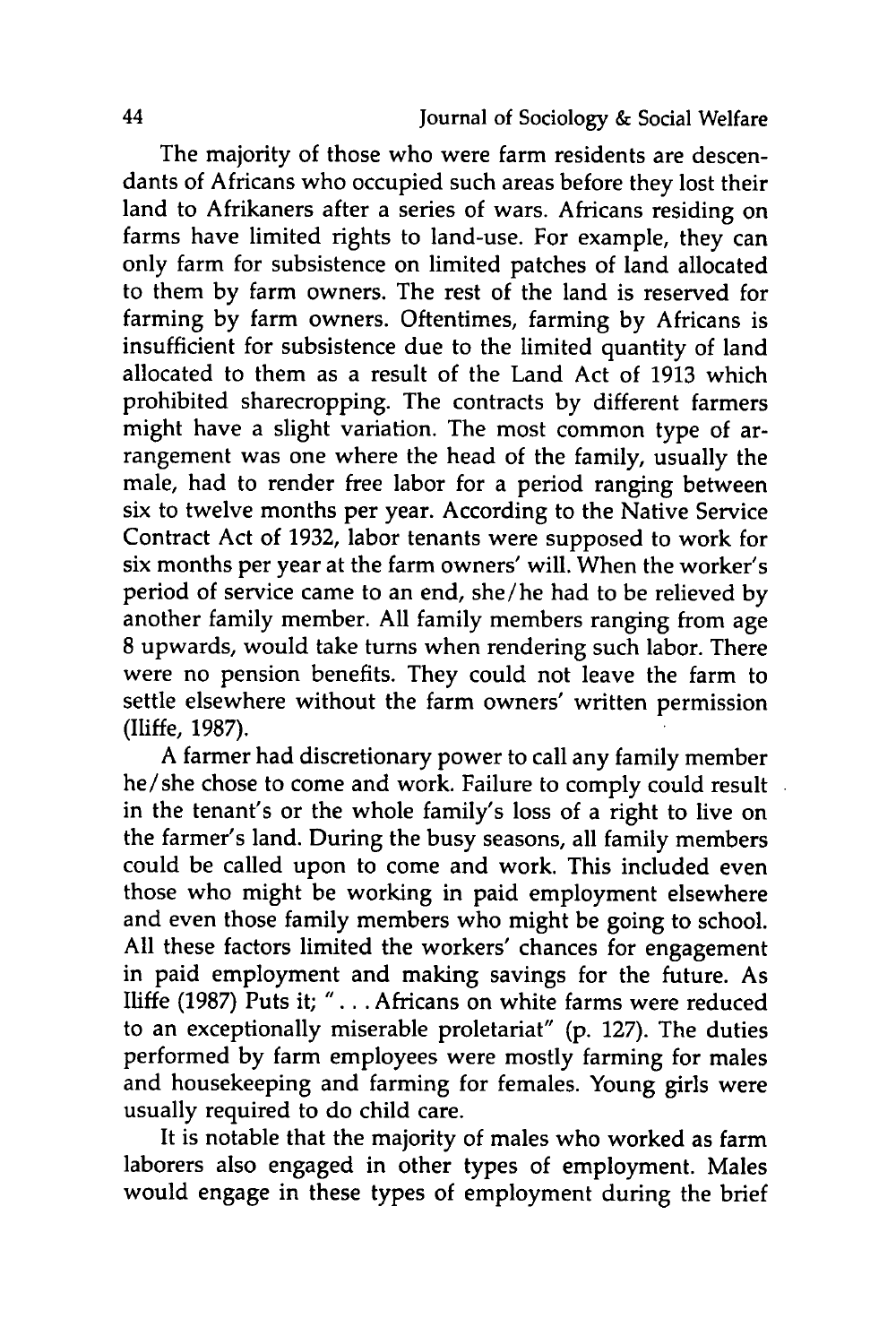breaks they took from their farm employment so as to fulfil their roles as breadwinners. The **19.2** percent that were in domestic employment were all women. As the above table indicates' only 6.4 percent were professionals. **All** those who held professional jobs were teachers and nurses. These were some of the few professional occupations open to Africans in South Africa at that time.

The category on skilled employment (2.4 percent) consists of two clerks and one carpenter. Those who are listed as "other" had held unskilled jobs in factories, firms and other employment agencies. All those who stated that they were never employed were women. All, except one, stated that they had at a certain stage depended on their husbands for support. Some of them were involved in informal sector activities such as making handicrafts for sale and buying and selling some goods. In this sense, the table is partly reflective of African traditions governing economic obligations and gender roles, especially during the 1920's. Women were generally expected to nurture families by raising children and doing housekeeping duties. Men were responsible for providing for the economic needs of their families. On the whole, the table highlights the impoverishment of African families through the system of labor tenancy.

### Wages

According to Iliffe (1987) wages in cash and in kind on maize farms ranged from 15.10.0 to 26.2.0 British pounds per year in 1928-9\*. There are cases of farmers who were paying workers monthly wages of R2 (Omond, 1986).

The maximum wage earned, as reported by respondents in this study, was R300 for males and that for females was R150 per month. (These figures exclude those respondents who held professional jobs). One respondent who worked as a domestic worker for 21 years stated that her maximum wage at the time of her retirement in 1984 was R84 per month. This respondent was a female head of a family of four (the respondent plus her three children). Her employer gave her a total amount of R300 as her retirement pension at the end of her service.

\*In **1929,** the British pound was equal to \$4.6 **U.S. (J. D. I.** & T., **1935).**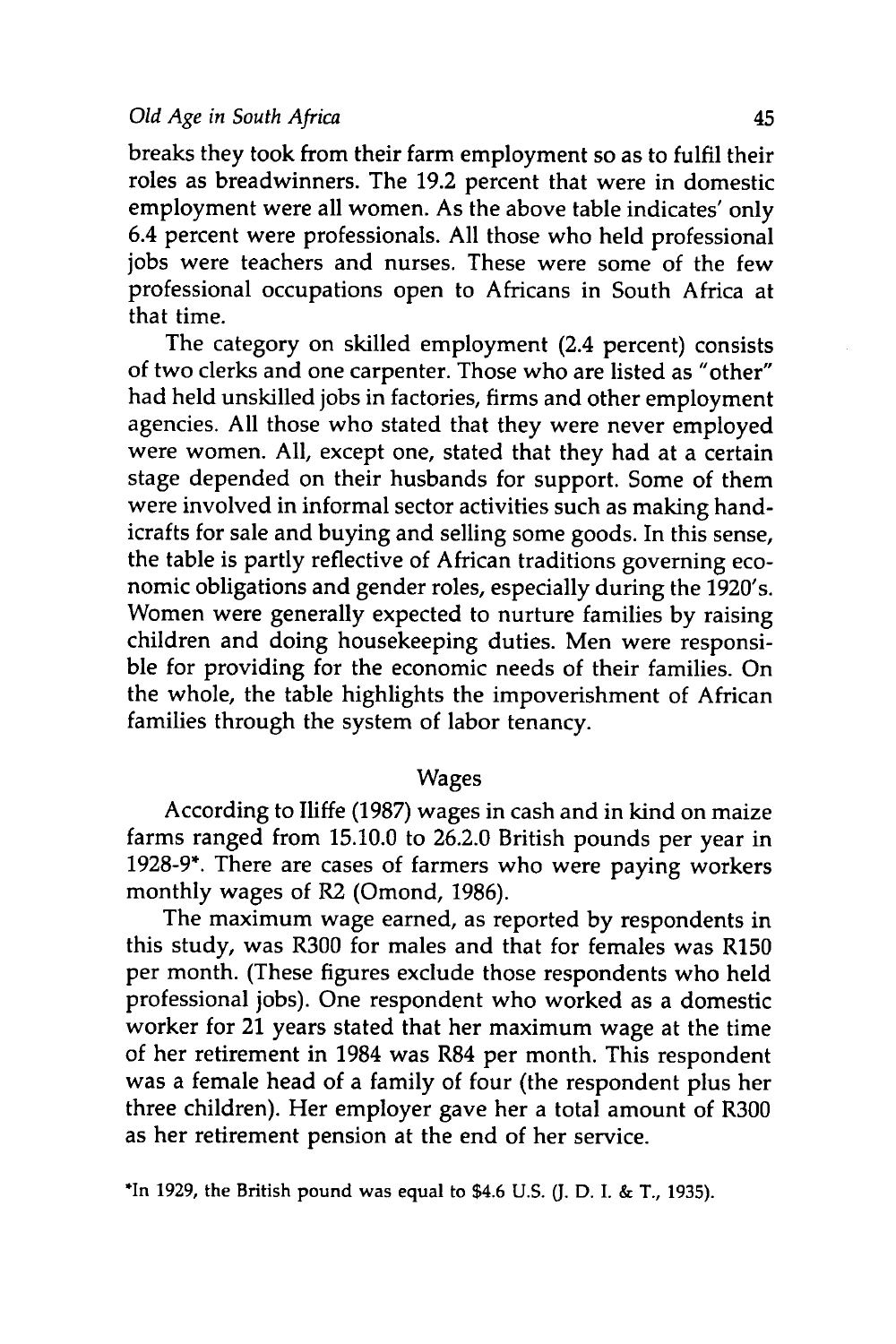When respondents were asked about savings for the future, **80** percent reported that they never opened savings accounts. **Of** the respondents who reportedly never opened savings accounts (eighty percent), **1.6** percent owned seven heads of cattle. The remaining 20 percent stated that they once saved money in banks and building societies but stated that they had exhausted all such savings at the time of the interviews.

McKendrick **(1988)** refers to the expectation among many African workers that the state will support them at old age, as one of the factors contributing to unsatisfactory financial situation of aged people. The main reasons given **by** the respondents for no savings were lack of income, low wages, and spells of unemployment.

In this sense the findings from this study were similar to those obtained from research undertaken in Britain, where the history of unemployment and the concentration in unskilled occupations emerged as characteristics of those who depended on the supplementary pensions. (Walker **&** Huby, **1989).**

The operation of the market forces in South Africa came to be replaced **by** the convention that a white man's wage was usually five to ten times the wage of a black man (Houghton, **1973:** 144). Such a situation, the same author argues, is reinforced **by** white political power and white trade union pressure which is being used to support economic privileges of the white population. Table **6** displays the income distribution among different racial groups from **1917** to **1985.**

It is important to note that the percentages of population distribution in **1980** were as follows: whites = **15,** Coloreds **= 9,** Asians = **3** and Africans **73.**

What is evident from the Table **6** is that the income distribution in South Africa has always been to the disadvantage of the three black racial groups with the majority (Africans) receiving the smallest share. For example in **1956** whites received **72.6** percent while Africans received only 20.1 percent, of the total income. The main factors behind these inequities were the policies that aimed at improving the economic status of whites at the expense of blacks (Lewis, **1990).** However it is notable that the income distribution improved after **1970.** Such improvements, according to Lewis **(1990),** were a consequence of black labor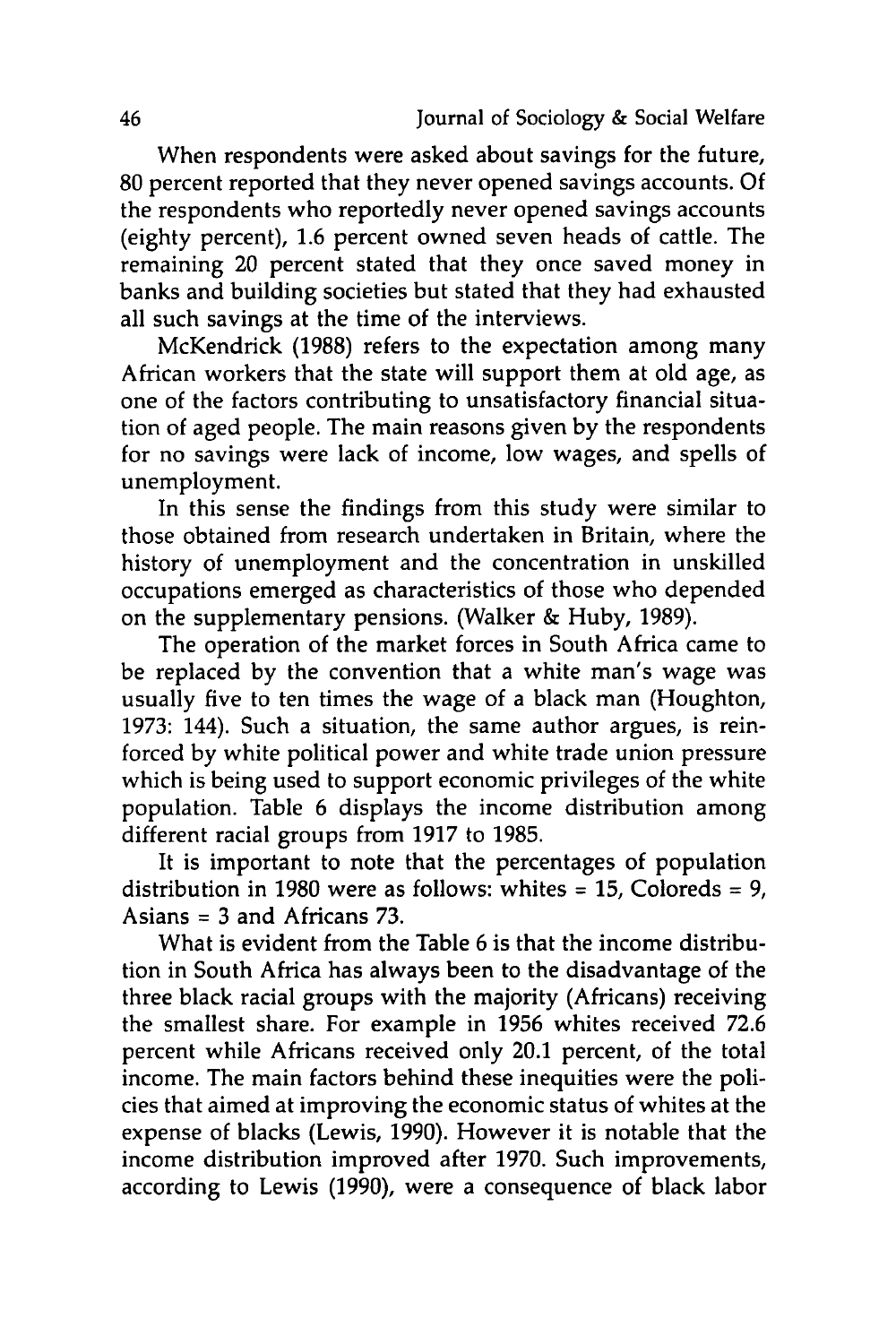## *Old Age in South Africa* 47 Table **6**

| Year | White | Colored<br>Percentages of Total Income Received | Asian   | African | Total |
|------|-------|-------------------------------------------------|---------|---------|-------|
| 1917 | 75.0  | na                                              | na      | na      | 75.0  |
| 1924 | 75.2  | 5.3                                             | 1.6     | 17.9    | 100   |
| 1936 | 74.9  | 4.5                                             | 1.9     | 18.7    | 100   |
| 1946 | 73.6  | 4.3                                             | 1.9     | 20.2    | 100   |
| 1956 | 72.6  | 5.2                                             | 2.1     | 20.1    | 100   |
| 1960 | 72.3  | 5.0                                             | 1.9     | 20.8    | 100   |
| 1970 | 71.9  | 5.9                                             | $2.2\,$ | 20.0    | 100   |
| 1980 | 60.8  | 7.4                                             | 2.9     | 28.9    | 100   |
| 1985 | 56.8  | 7.8                                             | 3.1     | 32.3    | 100   |

*Income Distribution:*

Source: Lewis **(1990, P-39).**

na = not available.

unrest and the intensified international pressure on South Africa which resulted in the increase in wages for blacks. However, the effect of such improvements was very limited since in **1980, 60.5** percent of Africans were still living below the subsistence level, which was R180 per month.

## Lack of A National Pension Scheme

One of the reasons for people's dependency at old age in South Africa is lack of a national pension scheme (Moller, **1986;** Fereira, **1986;** Human Awareness Program, 1984). Contributory pension schemes have not been easily accessible especially to African unskilled workers. The figures in Table 7 illustrate the problem of access to **job-** related pension funds (occupational pension funds) in **1986.**

Studies on pensions further revealed that a larger percentage of those African workers who had contributed to some occupational pension schemes would withdraw their contributions when they were leaving their jobs. The main reason for such withdrawals was the need for cash during the times of emergency, and for opening small businesses (Human Awareness,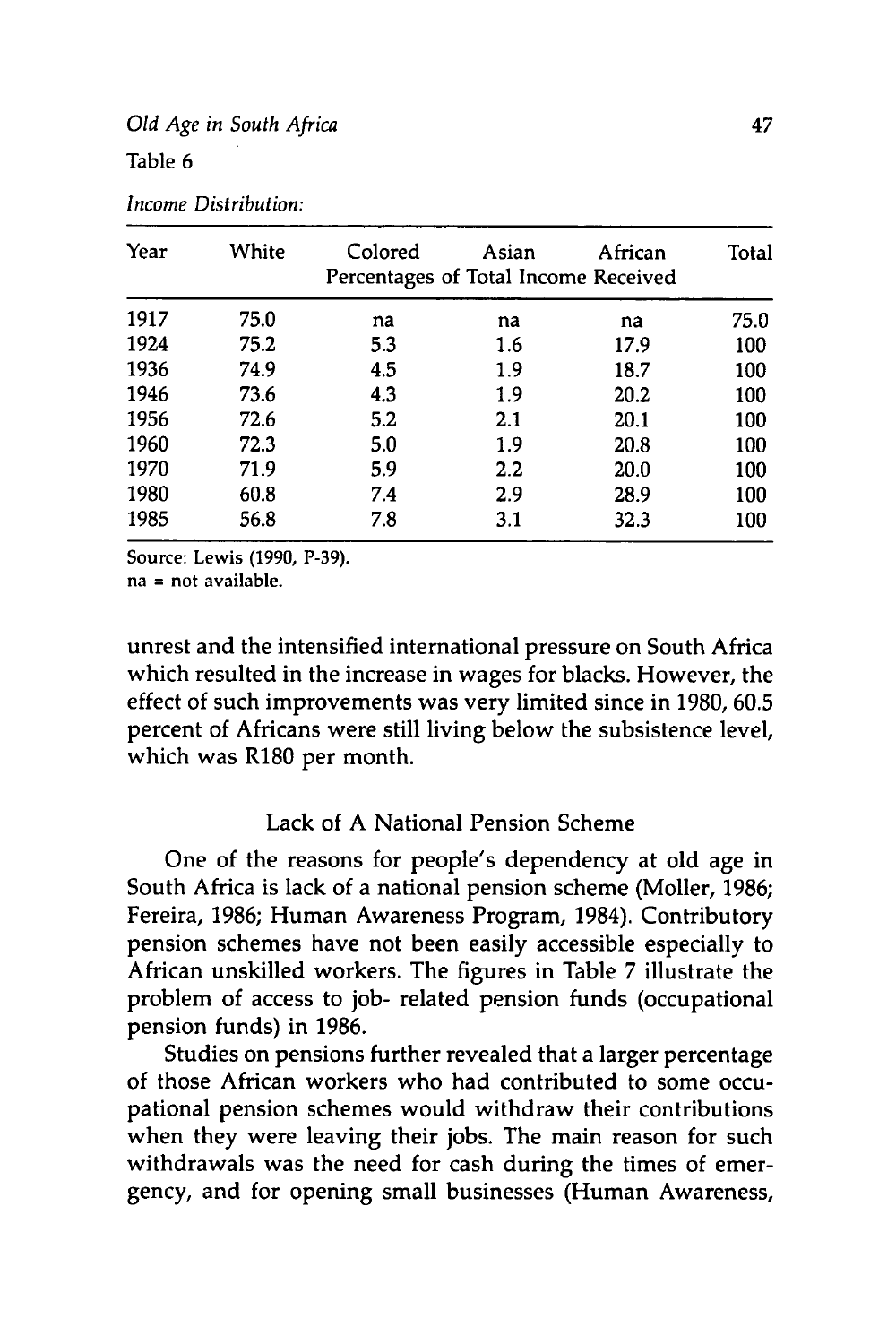Table 7

| Race            | % with Access to occupationalpension funds |
|-----------------|--------------------------------------------|
| African - urban | 44                                         |
| African - rural | 12                                         |
| Colored - urban | 38                                         |
| Colored - rural | 12                                         |
| Indian          | 32                                         |
| White           | 53                                         |

*Racial Access to Occupational Pension Funds in 1986*

(Moller, 1986)

1984). Poverty is thus the main driving force behind the withdrawal of such contributions (Wilson & Ramphele, 1989).

In an effort to deal with the whole problem of pensions, the government introduced the Preservation of Pensions Interests Bill in 1981. The bill provided for mandatory contribution by all workers to a national pension scheme and the compulsory preservation and transferability of such contributions when workers changed jobs. The bill was unsuccessful as it met with a lot of disapproval from black workers. The main concerns seemed to be centered around the government's inaction regarding low wages, its disregard for workers' rights to selfdetermination, the government's intention of investing workers' contributions in the military defence fund and workers' lack of clarity concerning the whole notion of contributory pension schemes.

## Children's Education

The high level of poverty among Africans militates against parents' investment in their children's education. Parents who are unable to finance their children's education oftentimes fail to make adequate provision for old age. Their offspring are more likely to have limited educational opportunities and thus be concentrated in low paying jobs. For example the data obtained from elderly respondents show the level of educational attainment by respondents' children to be as follows: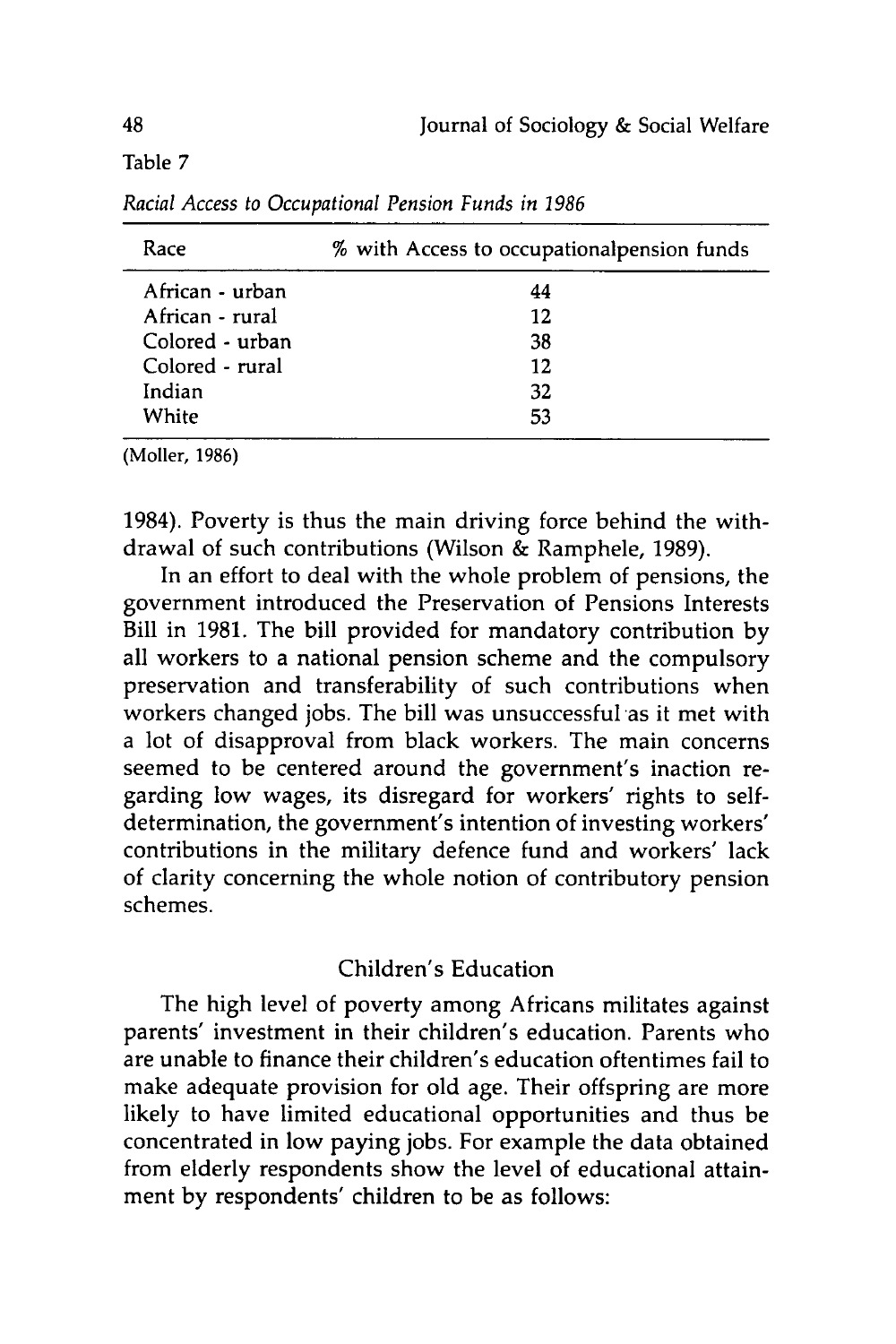## Table **8**

| level of education       | percentage |  |  |
|--------------------------|------------|--|--|
| no education             | 10.40      |  |  |
| grade 1-3                | 22.40      |  |  |
| grade 4-6                | 26.40      |  |  |
| grade 7-10 (high school) | 29.60      |  |  |
| more than high school    | 11.21      |  |  |
| TOTAL                    | $100*$     |  |  |

*Respondents' Children's Level of Education*

**\*** percentage rounded to **100%**

The most popular reasons given **by** the respondents for their children's low level of education were the same as those given **by** the respondents for their low educational attainment under Table 2. These were the need to render farm labor to farm owners in exchange for residential rights and lack of finance. Finance seemed to be the most popular of the two reasons. This is one clear case of the intergenerational transmission of poverty. Although there is some improvement in the educational attainment of the above children, compared to respondents' level of education, the percentage without high school education is still the largest **(59.2** percent; the sum of the first three categories in the table). This implies that such children are more likely to live in poverty since they will be concentrated in low paying jobs. They are often the first victims of unemployment during economic recessions because of their low level of education.

Limited income received **by** offspring militates against fulfillment of their obligations for their families, including their elderly parents; investing in their children's education; and saving for their future. This perpetuates the cycle of poverty. For example in a study conducted **by** Moller in 1984, she discovered that the four percent of elderly Africans who were relying solely on remittances from children were unusual cases who had experienced misfortunes that upset their lives completely (Moller, **1986).** According to this author, poverty, unemployment and influx control regulations (2) had prevented children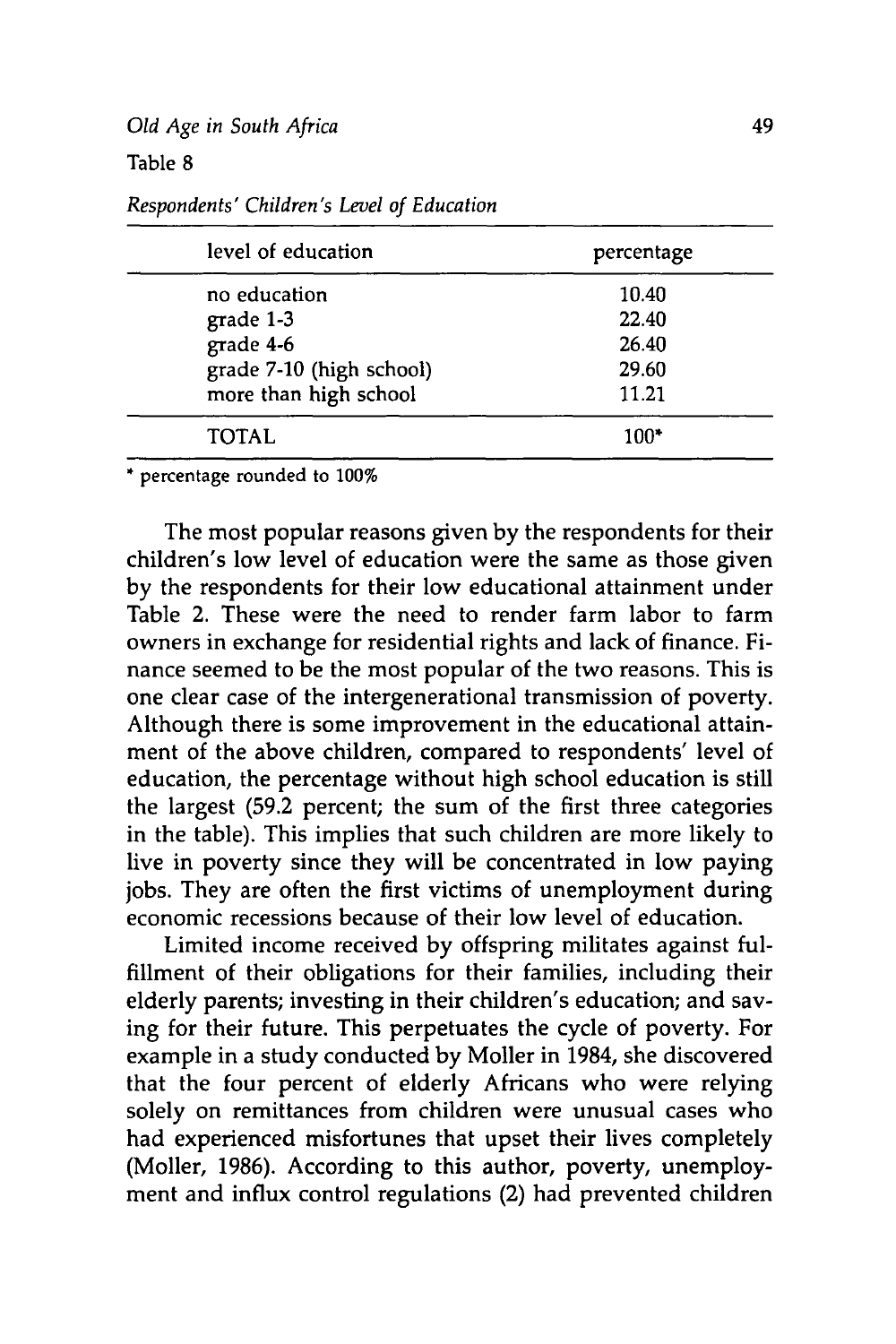from financing their aged parents. Referring to the same problem, writers such as Wilson and Ramphele **(1989)** argue that "it is too much to expect families that have been systematically impoverished to bear the burden of caring for the indigent" **(p.** 243).

Under such circumstances, some pensioners end up sharing their pensions with their children and grandchildren (Fereira, **1985;** Moller, **1986;** Mbatha, **1990).** This fact was confirmed in the course of the interviews for this study and the main reason for such a practice was the high rate of unemployment among their children. In **1981** the level of unemployment in South Africa was 21 percent (Wilson **&** Ramphele, **1989).** With the declining economy, due to the complex political situation, the current level of unemployment must be much higher than in **1981.**

Research findings, from a study conducted in one of the rural reserves in South Africa, indicated that pensions were the second stable source of income (after migrant remittances) without which rural residents would starve (Ardington, 1984). While the old age pension is meant for the indigent elderly, it would be difficult for the government to prevent the sharing of pension money without addressing issues of poverty within the African family. Reciprocity, as in resource sharing, seems to be one of the aspects of African culture that are still practiced. As long as the elderly reside with their children and grandchildren, it is inevitable that they will share their pensions with their needy relatives.

## **Discussion**

The question we may ask at this point is whether or not those people who depend on the government's old age pensions were poor prior to attaining retirement age. Research findings in Britain, indicated that a large percentage of elderly persons who were recipients of supplementary pensions were depending on supplementary benefits prior to retirement (Walker **&** Huby, **1989).** This implies that most recipients of supplementary pensions were poor prior to retirement. The same situation prevails among Africans in South Africa. The scarcity of welfare resources for blacks and the availability of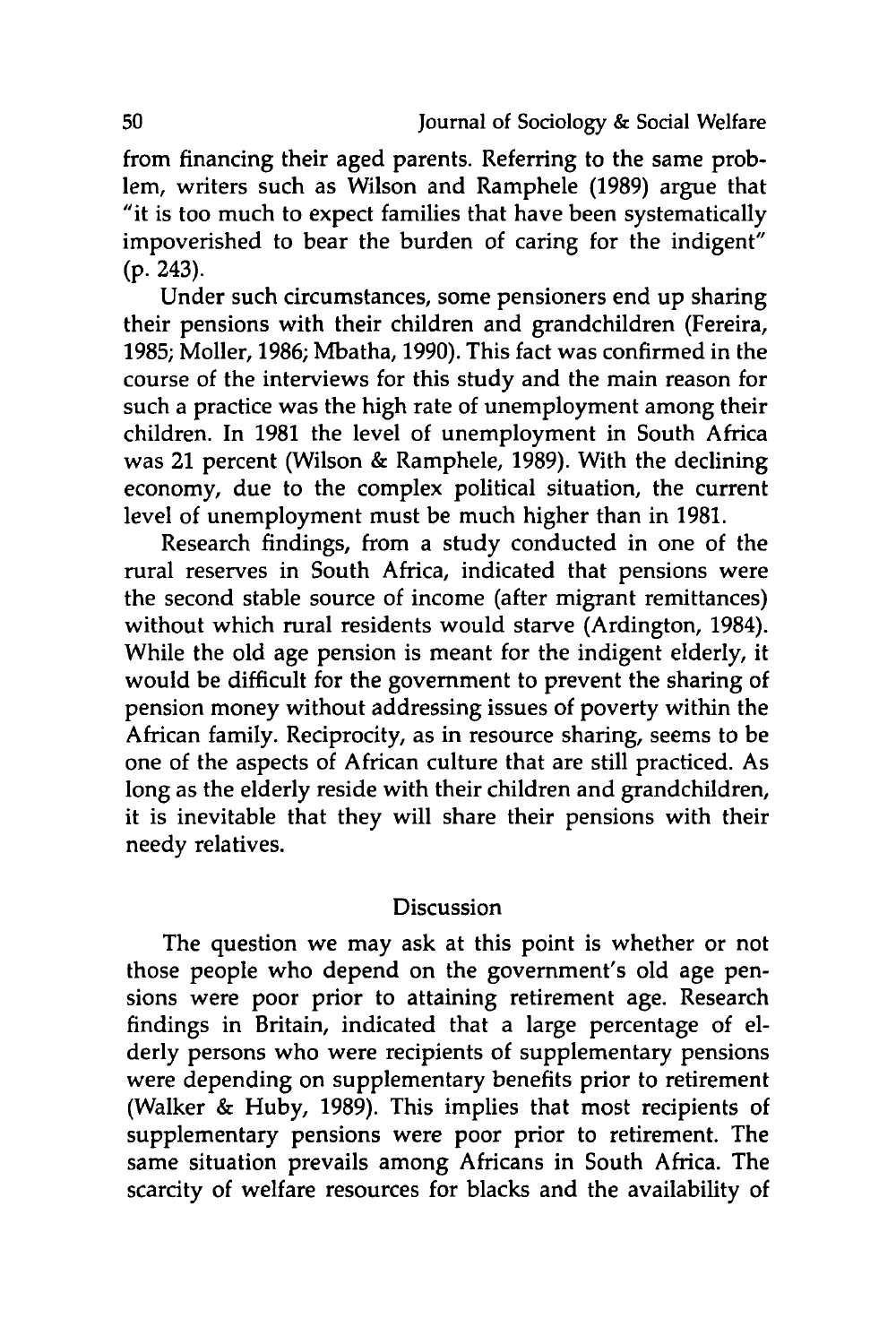the government's old age pensions program in South Africa may create the impression that poverty is concentrated only among the aged. The work history of the respondents interviewed indicated that the majority were struggling throughout their lives to make ends meet. In particular, those respondents who lived on farms, and therefore rendered unpaid labor, provide a clear example of poverty that is a consequence of structural factors.

There appears to be a direct relationship between people's work history and economic security at old age. The increasing percentage of senior citizens who have to depend on the government's old age pensions program is a consequence of economic deprivations suffered during the working years. Such deprivations are evident from the income distribution over the years among the four racial groups.

One notable manifestation of poverty among the elderly is the fact that for some of them the old age pension is the largest income they have ever received in their lives. This is the case even with those who engaged in wage-employment. Research findings indicate that some males make the highest contributions to household income after retirement, that is, when they are receiving the government's old age pension (Ardington, 1984). The low income prior to retirement is attributable to unemployment which tends to rise with the increase in age (Wilson & Ramphele, 1989). Racial disparity in income distribution is a consequence of laws that controlled access to the country's resources such as education, occupations and wages.

For example, a larger section of the African population had minimal educational attainments due to the government's low expenditure on this group. All were victims of racial discrimination in the labor market and were thus concentrated in low paying jobs. There's also a larger section who were labor-tenants on white-owned farms. All these factors militated against saving for retirement years.

On these bases post-apartheid social policy will have -to address the problem of poverty among all age groups so as to break the cycle of poverty. Some of the strategies to be adopted involve making equal educational opportunities accessible to all citizens so as to promote economic development of the whole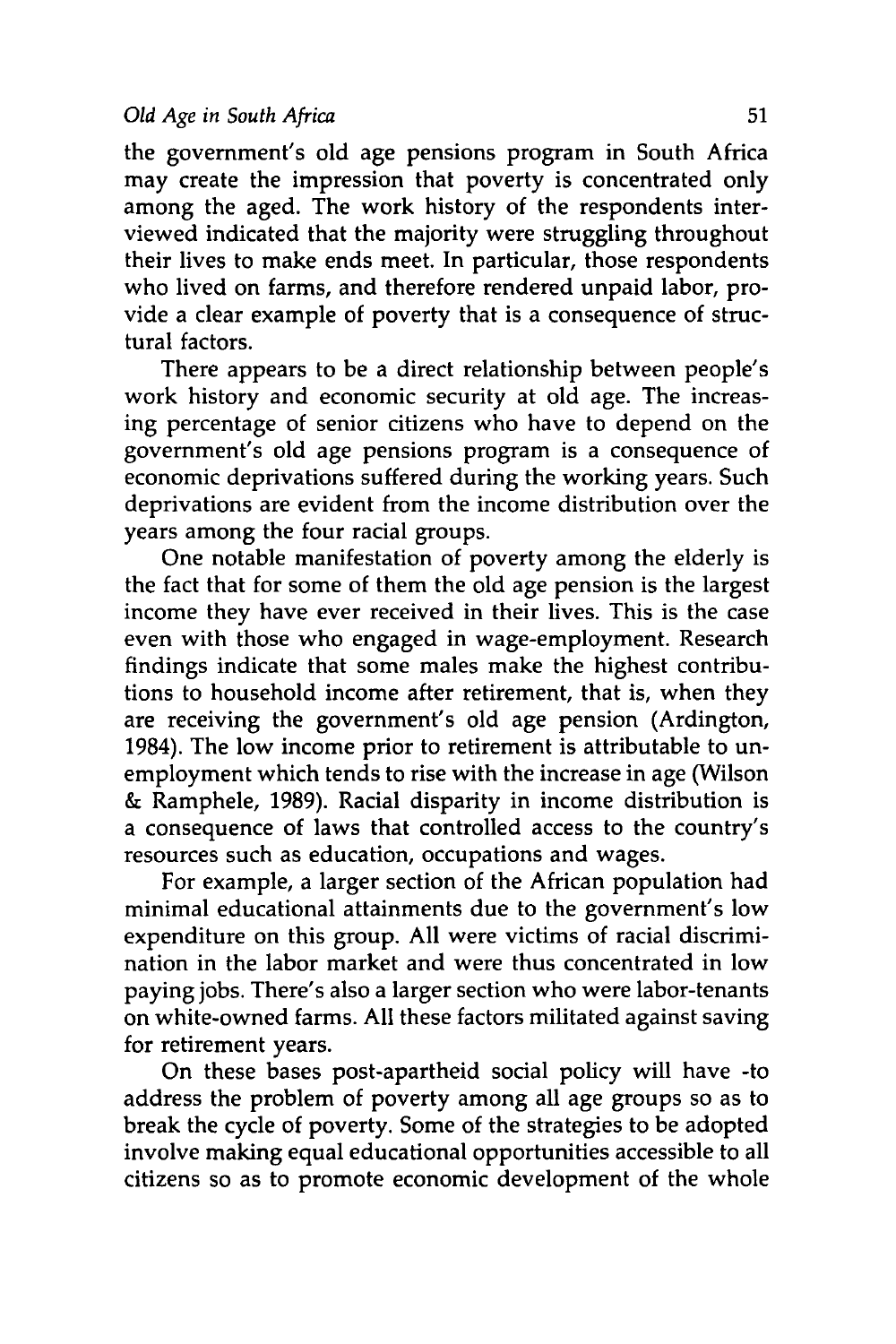country through investing in the country's human resources, and providing the needy elderly with adequate old age pensions. Also, the following aspects will have to be covered:

## *The setting of a minimum*

Establishing the minimum wage can help provide employees with decent wages as opposed to the current system which predisposes employees to exploitation **by** their employers. The setting, of minimum wage may make it feasible for employees to save for retirement.

However there are many problems that are often associated with the minimum wage. It may be argued that since the level of unemployment is very high in South Africa, the minimum wage will benefit only the most efficient workers. Young and inexperienced workers who may be desperate to secure employment may be at a disadvantage. Some critics will further argue that employers may substitute employees with mechanization, where possible, so as to cut down their costs. In some cases they can even opt for illegal migrants willing to accept wages below the minimum wage. South Africa is particularly predisposed to illegal international labor migration due to the country's relatively better economy as compared to the rest of the continent.

On the whole, the advantages of this approach outweigh its disadvantages. Setting the minimum wage can reduce the costs incurred **by** the government in the old age pension program since it will help resolve the problem of the working poor.

## *The creation of a national pension scheme.*

This will involve reconsidering the national pension scheme which was proposed **by** the government during the early 80's. According to such proposals, the government would establish a national pension scheme whose contributions would be derived from employers, and workers. The government would only come in to subsidize those who are physically and mentally incapable of providing for themselves. Availability of the government's old age pension would thus be limited to those seniors who do not qualify for the benefits of the national pension scheme.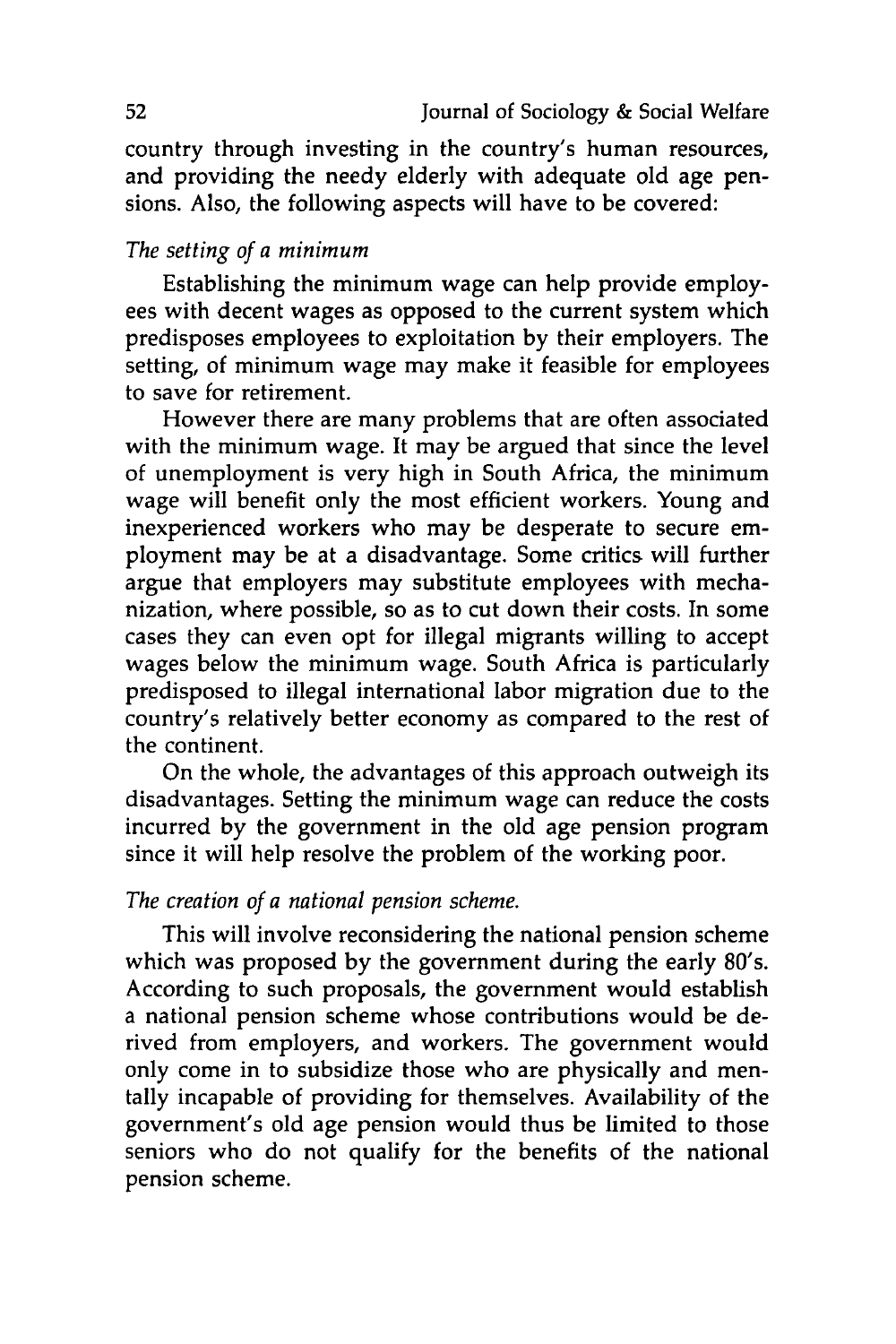In order to create the national pension scheme, the government will have to address workers' concerns as mentioned earlier in this paper. First, it will have to ensure that workers are provided with decent wages. Second, the government will have to involve workers in the decision-making process regarding the scheme as opposed to dictating its intentions. Third, contributions to the national pension scheme will have to be invested in funds that serve the interests of. all contributors, rather than in schemes which reinforce racial discrimination.

## *Providing supplementary allowances to families in need*

The purpose of a. supplementary allowance strategy is to provide citizens in need with economic security. Providing supplementary allowances to families in need will further reduce the costs that are currently borne **by** pensioners. It will ensure that the pension money provided for the elderly is utilized for its intended purpose.

While this proposition may appear plausible, some critics will argue that it will be difficult to implement. According to such critics, since poverty is an outcome of many factors, supplementary allowances should be provided only for the "deserving" rather than the "undeserving" poor. Also, there should be a way of giving assistance to those in need without fostering dependency. The two above-mentioned reasons are excuses that are often used to justify inequities in several countries.

Therefore the parameters of' social welfare policy will have to be specified in order to ensure the formulation of policies that will support citizens in need without fostering dependency or undermining the values of hard work. In particular, social welfare policy should have as its ultimate goal, the eradication rather than amelioration of poverty. Experience in South Africa shows that poverty can be an intended outcome. It should thus be possible to devise measures towards its extirpation. This will also necessitate promoting research into poverty and public policies so as to further identify and address key issues underlying the problem of poverty in South Africa as South Africa moves slowly, but inexorably in the direction of multiracial democracy.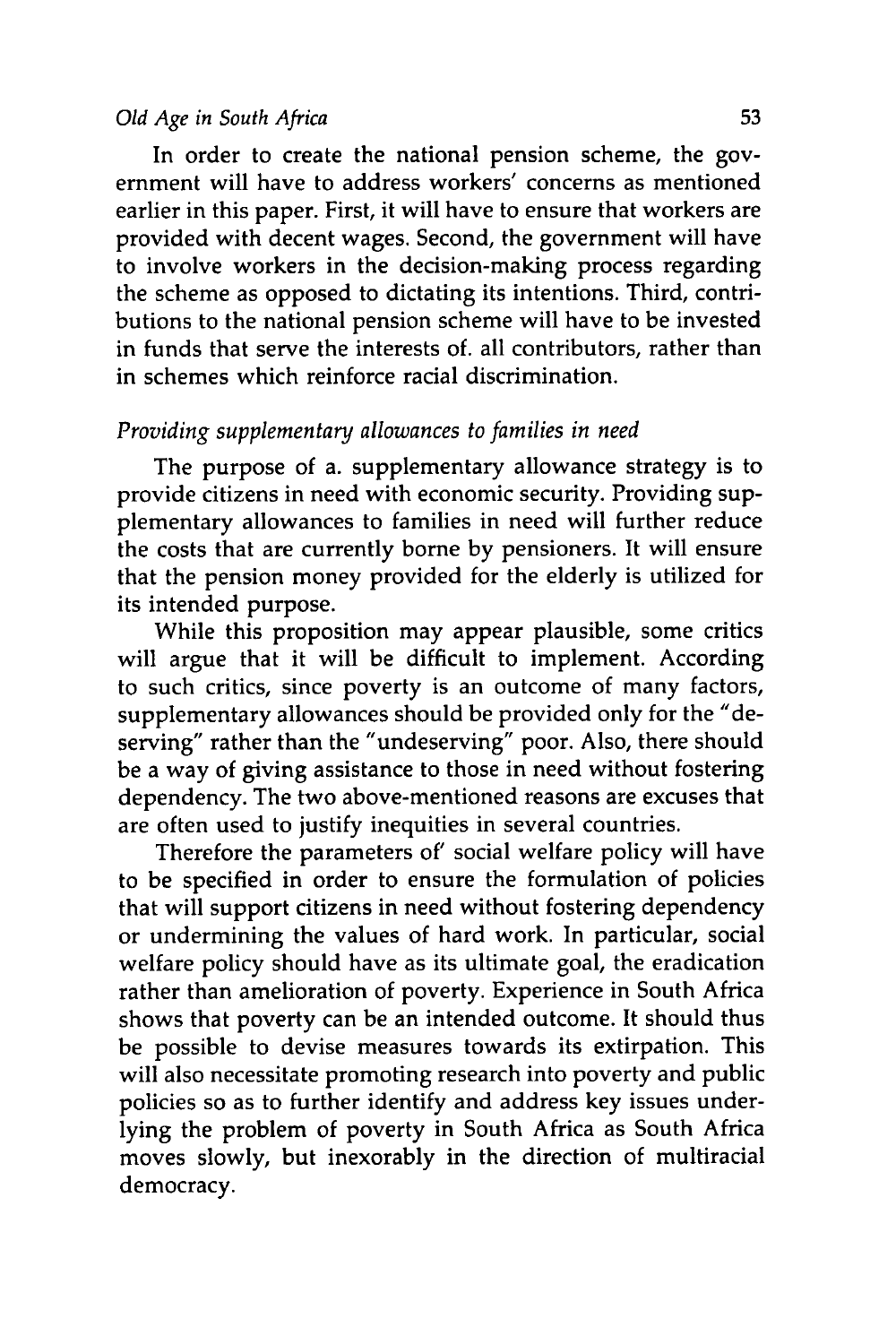## References

- Ardington, E.M. **(1988).** *Nkandla revisited: a longitudinal study of the strategies adopted to alleviate poverty in a rural community.* Working paper no. **16.** Durban: Center for Social and Development Studies; University of Natal.
- Fereira, M. **(1986).** *Attitudes of South Africans regarding provision for old age.* Pretoria: Human Sciences Research Council.
- Gibson, R.C. **(1988).** The work, retirement, and disability of older Black Americans. in Jackson, **J.S.** (ed). *The Black American elderly: research. on physical and psychosocial health.* New York: Springer Publishing Company.
- Houghton, **D.** H. **(1973).** *The South African economy. 3rd edition. Cape Town: Oxford University Press.*
- *Human Awareness Program. (1984, April). State pension scheme and private pension funds* **-** *How they affect black people in South Africa. Carnegie conference report No. 138.* Cape Town: Second Carnegie inquiry into poverty and development in Southern Africa.
- Iliffe, **J. (1987).** *The African poor: a history.* Cambridge: Cambridge University Press.
- Japanese Development on Industry and Trade **(J.D.I.& I.) (1953).** Japan: Economic Institute of Mitsubishi.
- Kallaway, P. **(1986).** *Apartheid and education: The education of black south Africans.* Johannesburg: Ravan Press.
- Lewis, S.R. Jr. **(1990)** *The economics of apartheid.* New York: Council on Foreign Relations Press.
- Lipton, M. **(1985).** *Apartheid and capitalism. New Jersey: Rowman and Allanheid Publishers.*
- *Magubane, B.M. (1979). The political economy of race and class in South Africa.* New York: Monthly Review Press.
- Mbatha, M.T.S. **(1990).** The implementation of the government's old age pension policy in South Africa: the case of Mondlo. Doctoral dissertation, Brandeis University. *University Microfilms International, 3266.*
- *McKendrick, B. (1988). Introduction to social work in South Africa,* Cape Town: Owen Burgess Publishers.
- Moeno, **S. (1987).** *Attitudes and perceptions of a group of non-metropolitan blacks regarding provision for old age: a qualitative study.* Pretoria: Human Sciences Research Council, **1987.**
- Moller, V. **(1986).** Black South Africans perceptions of financial security at old age. *RSA 2000. Volume 8 (2).*
- Omond, R. **(1985).** *The apartheid handbook.* New York: Penguin Books.
- *Race relations survey.(1984,* **1988/89).** Johannesburg: South African Institute of Race Relations.
- Truu, M. L. (ed.) **(1976).** *Public policy and the South African economy.* Cape Town: Oxford University Press.
- Todaro, M.P. **(1971** November). "Income expectations, rural-urban migration and employment in Africa." *International Labour Review.* Volume 104 no. **5 (pp 387-413).**